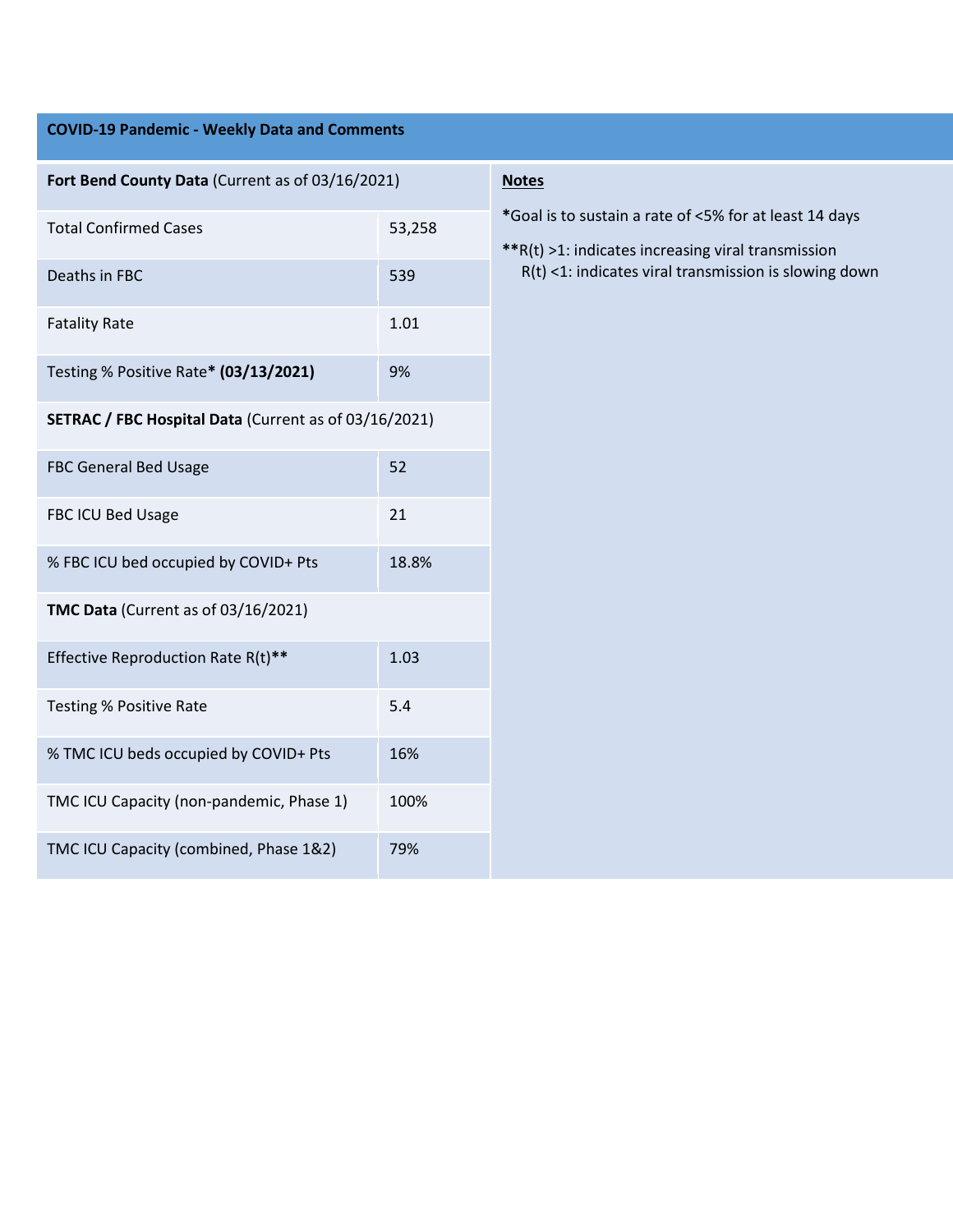#### **Assessment/Comments**

- 1. COVID-19 cases and hospitalizations appear to be declining, both statewide and locally.
- 2. Current concerns:
	- Four of the COVID-19 variant strains/mutations have already been identified in the Houston area
	- Many schools are on spring break right now, and we really won't know the impact with respect to COVID-19 cases for about 2-4 weeks from now

3. Currently, we have 3 vaccines approved to provide protection from SARS–CoV–2, and more than likely the variants

4. We have been told by the current administration that there should be enough vaccine available for every adult American wanting to be vaccinated by the end of May 2021

5. Our goal is to reach a minimum heard immunity of 70%. Currently 11.6% of Texas have received at least 1 dose of vaccine. Until then, we should continue with the same negation strategies and precautions that have been shown to have slowed the spread of the original virus-the 3W's (**W**ashing hands, **W**earing a properly fitted mask, **W**atching physical distancing)

# **Vaccination Updates:**

# **1. Novavax COVID-19 Vaccine(NVX-CoV2373)**

Final analysis of Novavax's COVID-19 vaccine showed 96% efficacy against wild type SARS-CoV-2 in the UK in phase 3 trial. In South Africa the vaccine was 55.4% efficacious where the majority of cases are cause by the variant B.1.351. However, in both trials the vaccine was 100% protective against severe disease including hospitalization and death. Vaccine-induced protection began 14 days after the initial dose (42.7%; 95% CI, 25-56) and increased efficacy occurred 7 days after the second dose. So, good news for Novavax.



# **2. AstraZeneca Vaccine**

Several countries have suspended use of the AstraZeneca vaccine due to concerns over blood clots(DVT and PE). The European Medicines Agency and others are investigating of there is evidence of a link. To date 30 cases of blood clots have been reported in nearly 5 million people who have been vaccinated a rate no higher than the general population. Not so good news for AstraZeneca.